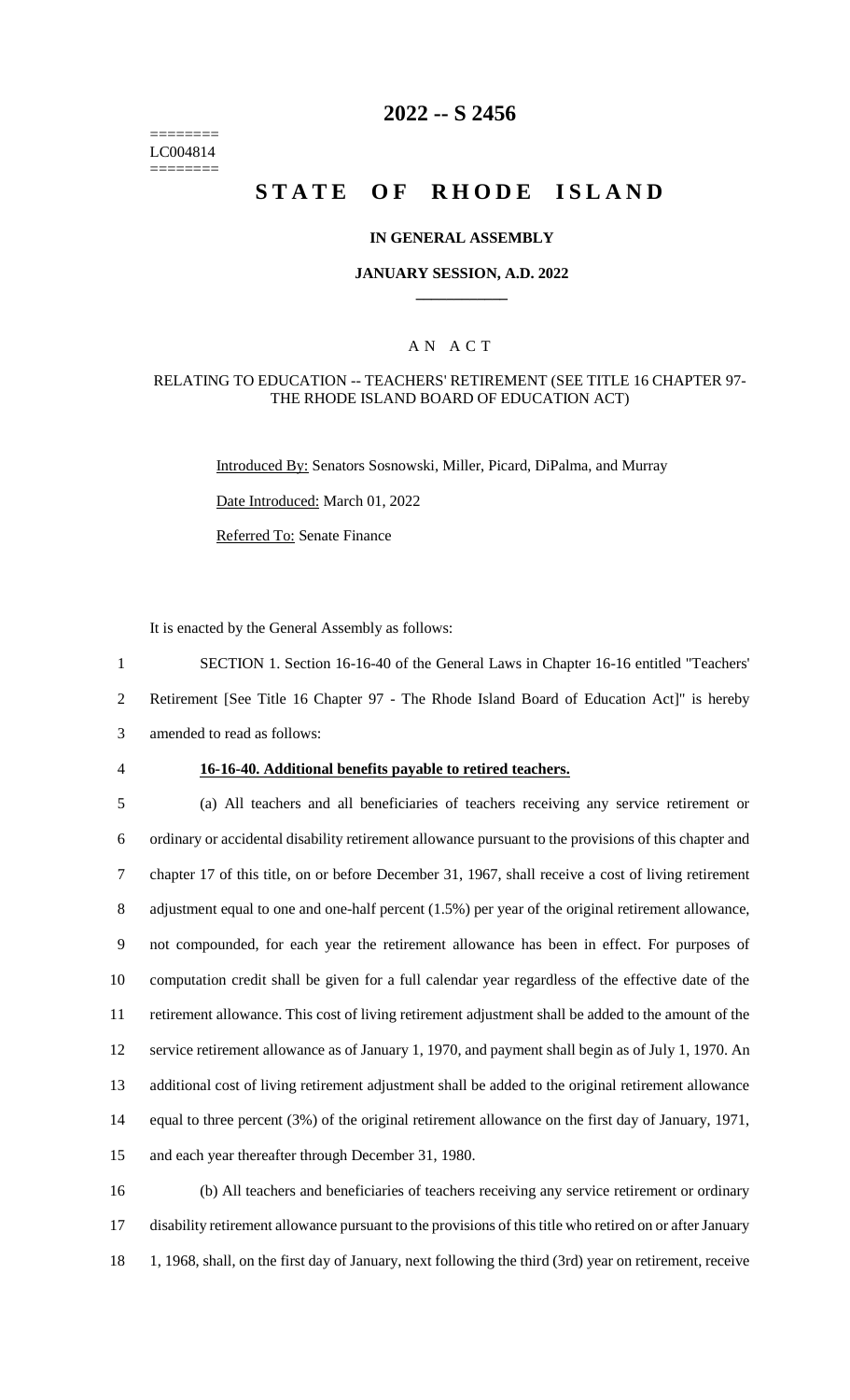a cost of living adjustment, in addition to his or her retirement allowance, an amount equal to three percent (3%) of the original retirement allowance. In each succeeding year thereafter, on the first day of January, the retirement allowance shall be increased an additional three percent (3%) of the original retirement allowance, not compounded, to be continued through December 31, 1980.

 (c)(1) Beginning on January 1, 1981, for all teachers and beneficiaries of teachers receiving any service retirement and all teachers and all beneficiaries of teachers who have completed at least ten (10) years of contributory service on or before July 1, 2005, pursuant to the provisions of this chapter, and for all teachers and beneficiaries of teachers who receive a disability retirement allowance pursuant to §§ 16-16-14 -- 16-16-17, the cost of living adjustment shall be computed and paid at the rate of three percent (3%) of the original retirement allowance or the retirement allowance as computed in accordance with § 16-16-40.1, compounded annually from the year for which the cost of living adjustment was determined to be payable by the retirement board pursuant to the provisions of subsection (a) or (b) of this section. Such cost of living adjustments are available to teachers who retire before October 1, 2009, or are eligible to retire as of September 30, 2009.

(2) The provisions of this subsection shall be deemed to apply prospectively only and no

retroactive payment shall be made.

 (3) The retirement allowance of all teachers and all beneficiaries of teachers who have not completed at least ten (10) years of contributory service on or before July 1, 2005, or were not eligible to retire as of September 30, 2009, shall, on the month following the third anniversary date of the retirement, and on the month following the anniversary date of each succeeding year be adjusted and computed by multiplying the retirement allowance by three percent (3%) or the percentage of increase in the Consumer Price Index for all Urban Consumers (CPI-U) as published by the United States Department of Labor Statistics, determined as of September 30 of the prior calendar year, whichever is less; the cost of living adjustment shall be compounded annually from the year for which the cost of living adjustment was determined payable by the retirement board; provided, that no adjustment shall cause any retirement allowance to be decreased from the retirement allowance provided immediately before such adjustment.

 (d) For teachers not eligible to retire in accordance with this chapter as of September 30, 2009, and not eligible upon passage of this article, and for their beneficiaries, the cost of living adjustment described in subsection (3) above shall only apply to the first thirty-five thousand dollars (\$35,000) of retirement allowance, indexed annually, and shall commence upon the third (3rd) anniversary of the date of retirement or when the retiree reaches age sixty-five (65), whichever is later. The thirty-five thousand dollar (\$35,000) limit shall increase annually by the percentage increase in the Consumer Price Index for all Urban Consumer (CPI-U) as published by the United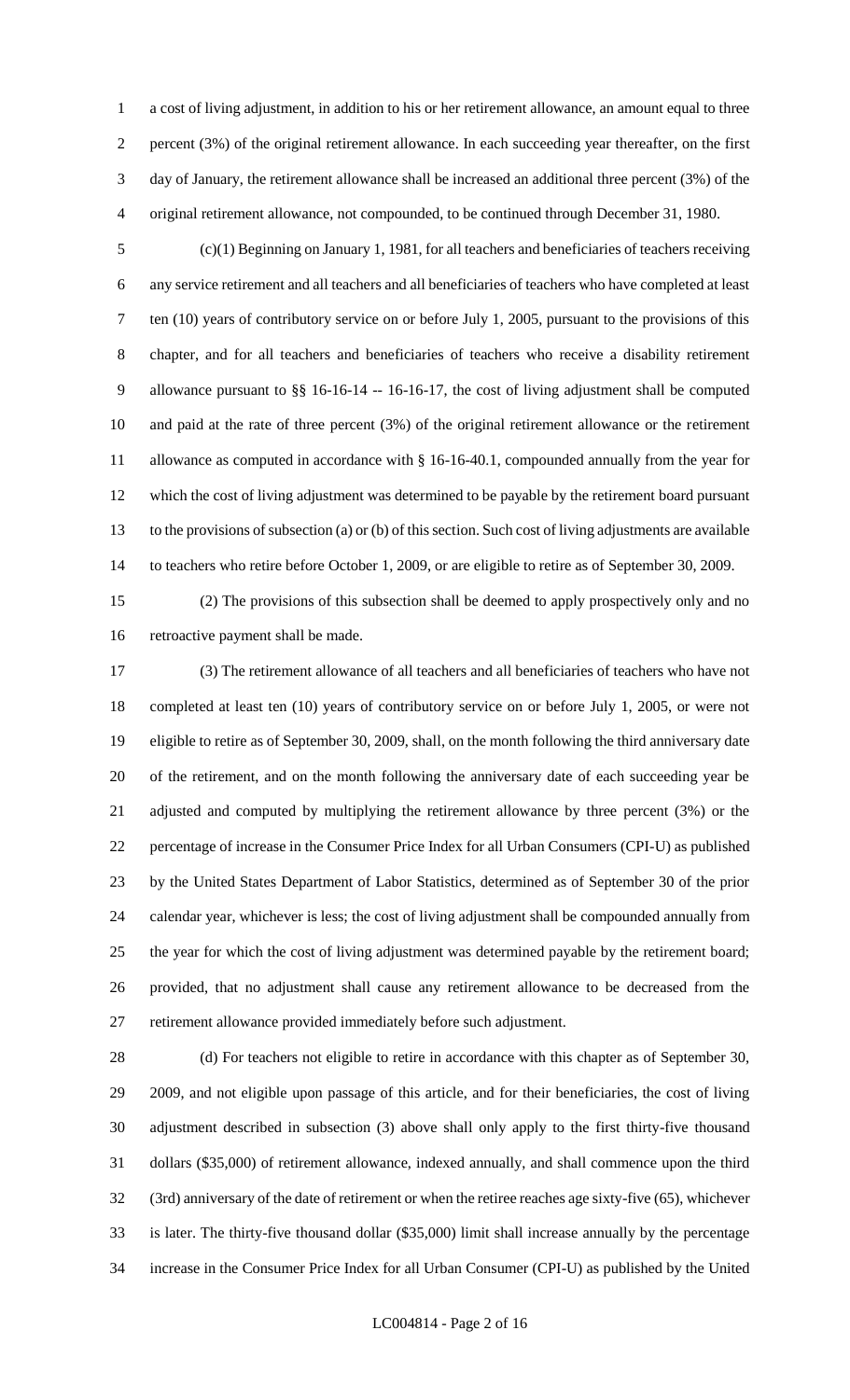States Department of Labor Statistics determined as of September 30 of the prior calendar year or three percent (3%), whichever is less. The first thirty-five thousand dollars (\$35,000), as indexed, of retirement allowance shall be multiplied by the percentage of increase in the Consumer Price Index for all Urban Consumers (CPI-U) as published by the United States Department of Labor Statistics determined as of September 30 of the prior calendar year or three percent (3%), whichever is less, on the month following the anniversary date of each succeeding year. For teachers eligible to retire as of September 30, 2009, or eligible upon passage of this article, and for their beneficiaries, the provisions of this subsection (d) shall not apply.

(e) The provisions of §§ 45-13-7 -- 45-13-10 shall not apply to this section.

 (f) This subsection (f) shall be effective for the period July 1, 2012, through June 30, 2015. (1) Notwithstanding the prior paragraphs of this section, and subject to paragraph (f)(2) below, for all present and former teachers, active and retired teachers, and beneficiaries receiving any retirement, disability or death allowance or benefit of any kind, the annual benefit adjustment provided in any calendar year under this section shall be equal to (A) multiplied by (B) where (A) is equal to the percentage determined by subtracting five and one-half percent (5.5%) (the "subtrahend") from the Five-Year Average Investment Return of the retirement system determined as of the last day of the plan year preceding the calendar year in which the adjustment is granted, said percentage not to exceed four percent (4%) and not to be less than zero percent (0%), and (B) is equal to the lesser of the teacher's retirement allowance or the first twenty-five thousand dollars (\$25,000) of retirement allowance, such twenty-five thousand dollars (\$25,000) amount to be 21 indexed annually in the same percentage as determined under paragraph  $(f)(1)(A)$  above. The "Five-Year Average Investment Return" shall mean the average of the investment returns of the 23 most recent five (5) plan years as determined by the retirement board. Subject to paragraph  $(f)(2)$  below, the benefit adjustment provided by this paragraph shall commence upon the third (3rd) anniversary of the date of retirement or the date on which the retiree reaches his or her Social Security retirement age, whichever is later. In the event the retirement board adjusts the actuarially assumed rate of return for the system, either upward or downward, the subtrahend shall be adjusted either upward or downward in the same amount.

 (2) Except as provided in paragraph (f)(3), the benefit adjustments under this section for any plan year shall be suspended in their entirety unless the Funded Ratio of the Employees' Retirement System of Rhode Island, the Judicial Retirement Benefits Trust and the State Police Retirement Benefits Trust, calculated by the system's actuary on an aggregate basis, exceeds eighty percent (80%) in which event the benefit adjustment will be reinstated for all teachers for such plan year.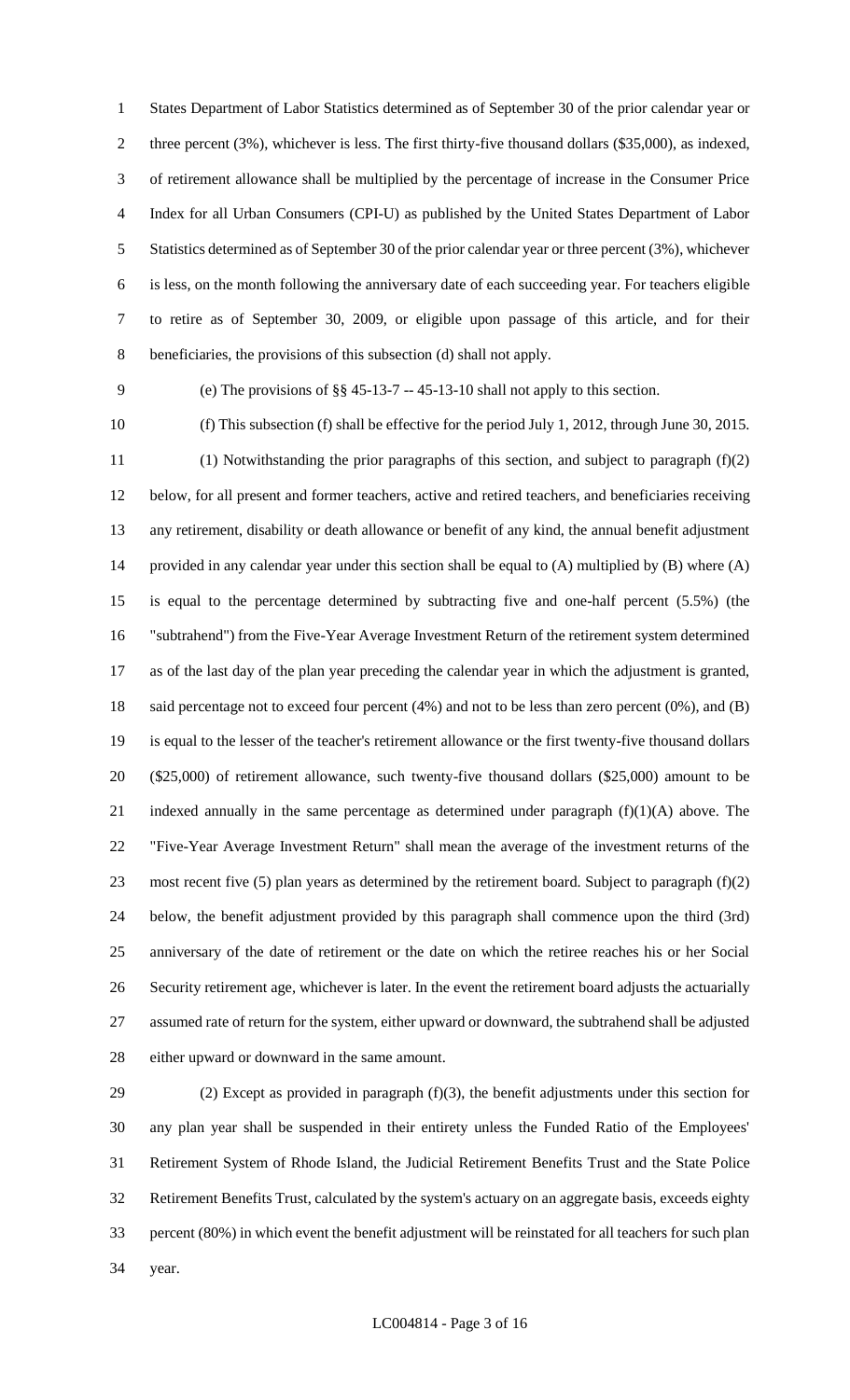- In determining whether a funding level under this paragraph (f)(2) has been achieved, the actuary shall calculate the funding percentage after taking into account the reinstatement of any current or future benefit adjustment provided under this section.
- (3) Notwithstanding paragraph (f)(2), in each fifth plan year commencing after June 30, 5 2012, commencing with the plan year ending June 30, 2017, and subsequently at intervals of five 6 plan years, a benefit adjustment shall be calculated and made in accordance with paragraph  $(f)(l)$  above until the Funded Ratio of the Employees' Retirement System of Rhode Island, the Judicial Retirement Benefits Trust and the State Police Retirement Benefits Trust, calculated by the system's actuary on an aggregate basis, exceeds eighty percent (80%).
- (4) Notwithstanding any other provisions of this chapter, the provisions of this paragraph (f) of § 16-16-40 shall become effective July 1, 2012, and shall apply to any benefit adjustments not granted on or prior to June 30, 2012.
- 

(g) This subsection (g) shall become effective July 1, 2015.

 (1)(A) As soon as administratively reasonable following the enactment into law of this subsection (g)(1)(A), a one-time benefit adjustment shall be provided to teachers and/or 16 beneficiaries of teachers who retired on or before June 30, 2012, in the amount of two percent (2%) of the lesser of either the teacher's retirement allowance or the first twenty-five thousand dollars (\$25,000) of the teacher's retirement allowance. This one-time benefit adjustment shall be provided without regard to the retiree's age or number of years since retirement.

- (B) Notwithstanding the prior subsections of this section, for all present and former teachers, active and retired teachers, and beneficiaries receiving any retirement, disability or death allowance or benefit of any kind, the annual benefit adjustment provided in any calendar year under this section for adjustments on and after January 1, 2016, and subject to subsection (g)(2) below, 24 shall be equal to (I) multiplied by (II):
- (I) Shall equal the sum of fifty percent (50%) of (i) plus fifty percent (50%) of (ii) where: (i) Is equal to the percentage determined by subtracting five and one-half percent (5.5%) (the "subtrahend") from the five-year average investment return of the retirement system determined as of the last day of the plan year preceding the calendar year in which the adjustment is granted, said percentage not to exceed four percent (4%) and not to be less than zero percent (0%). The "five-year average investment return" shall mean the average of the investment returns of the most recent five (5) plan years as determined by the retirement board. In the event the retirement board adjusts the actuarially assumed rate of return for the system, either upward or downward, the subtrahend shall be adjusted either upward or downward in the same amount.

(ii) Is equal to the lesser of three percent (3%) or the percentage increase in the Consumer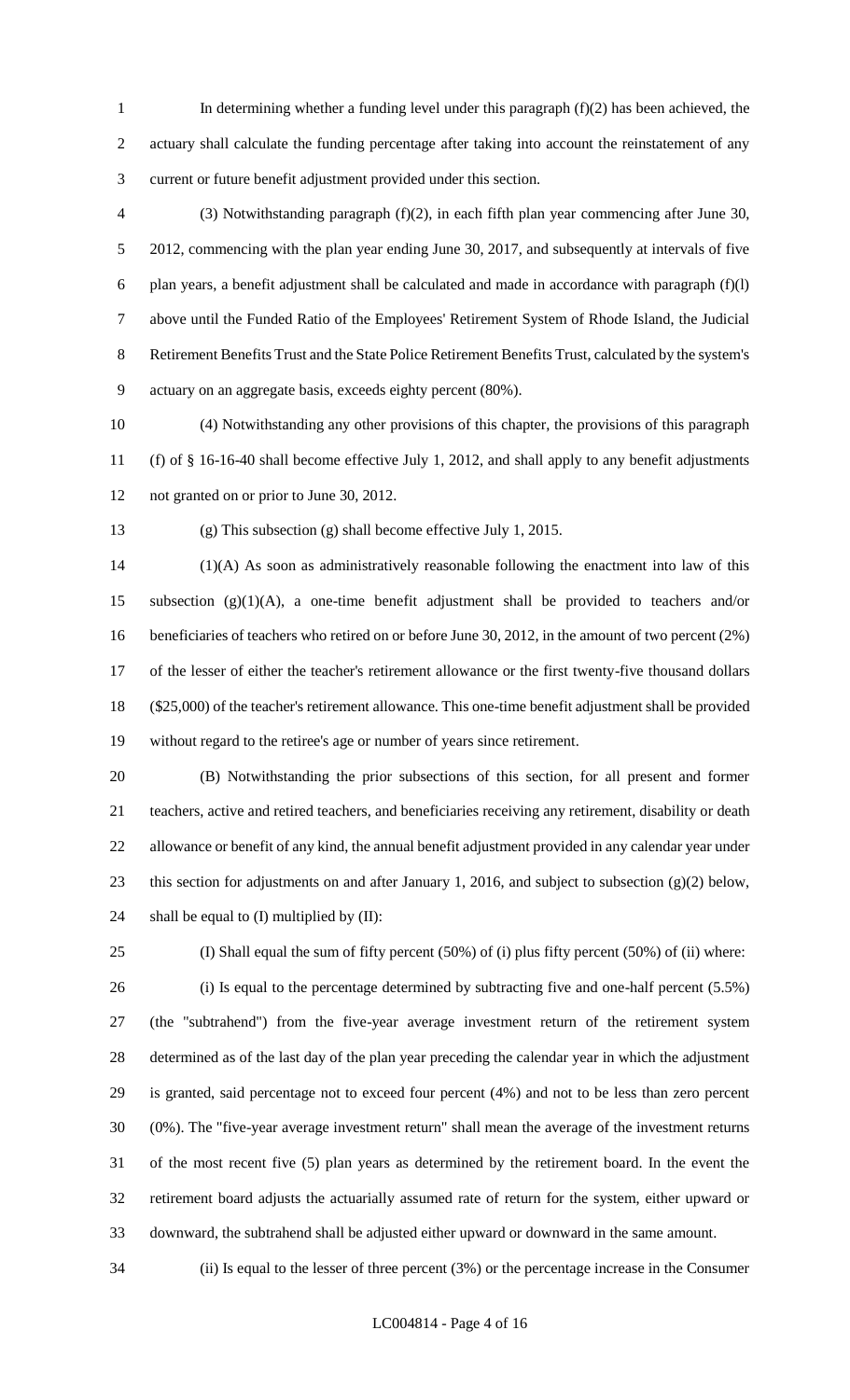Price Index for all Urban Consumers (CPI-U) as published by the U.S. Department of Labor Statistics determined as of September 30 of the prior calendar year.

 In no event shall the sum of (i) plus (ii) exceed three and one-half percent (3.5%) or be less than (0%) percent.

 (II) is equal to the lesser of either the teacher's retirement allowance or the first twenty-five thousand eight hundred and fifty-five dollars (\$25,855) of retirement allowance, such amount to be 7 indexed annually in the same percentage as determined under subsection  $(g)(1)(B)(I)$  above.

 The benefit adjustments provided by this subsection (g)(1)(B) shall be provided to all retirees entitled to receive a benefit adjustment as of June 30, 2012, under the law then in effect, and for all other retirees the benefit adjustments shall commence upon the third anniversary of the date of retirement or the date on which the retiree reaches his or her Social Security retirement age, whichever is later.

13 (2) Except as provided in subsection  $(g)(3)$ , the The benefit adjustments under subsection 14 (g)(1)(B) for any plan year shall be suspended in their entirety reduced to twenty-five percent  $(25%)$ 15 of the benefit adjustment unless the funded ratio of the employees' retirement system of Rhode Island, the judicial retirement benefits trust and the state police retirement benefits trust, calculated by the system's actuary on an aggregate basis, exceeds eighty percent (80%) in which event the benefit adjustment will be reinstated for all teachers for such plan year.

 In determining whether a funding level under this subsection (g)(2) has been achieved, the actuary shall calculate the funding percentage after taking into account the reinstatement of any current or future benefit adjustment provided under this section.

22 (3) Notwithstanding subsection  $(g)(2)$ , in each fourth plan year commencing after June 30, 23 2012, commencing with the plan year ending June 30, 2016, and subsequently at intervals of four 24 plan years: (i) A benefit adjustment shall be calculated and made in accordance with subsection 25 ( $\frac{(\mathbf{P})(1)(\mathbf{B})}{(\mathbf{B})}$  above; and (ii) Effective for teachers and/or beneficiaries of teachers who retired on or 26 before June 30, 2015, the dollar amount in subsection  $(g)(1)(B)(II)$  of twenty-five thousand eight hundred and fifty-five dollars (\$25,855) shall be replaced with thirty-one thousand and twenty-six dollars (\$31,026)until the funded ratio of the employees' retirement system of Rhode Island, the judicial retirement benefits trust and the state police retirement benefits trust, calculated by the system's actuary on an aggregate basis, exceeds eighty percent (80%).

 (4) Effective for teachers and or beneficiaries of teachers who have retired on or before July 1, 2015, a one-time stipend of five hundred dollars (\$500) shall be payable within sixty (60) days following the enactment of the legislation implementing this provision, and a second one-time stipend of five hundred dollars (\$500) in the same month of the following year. These stipends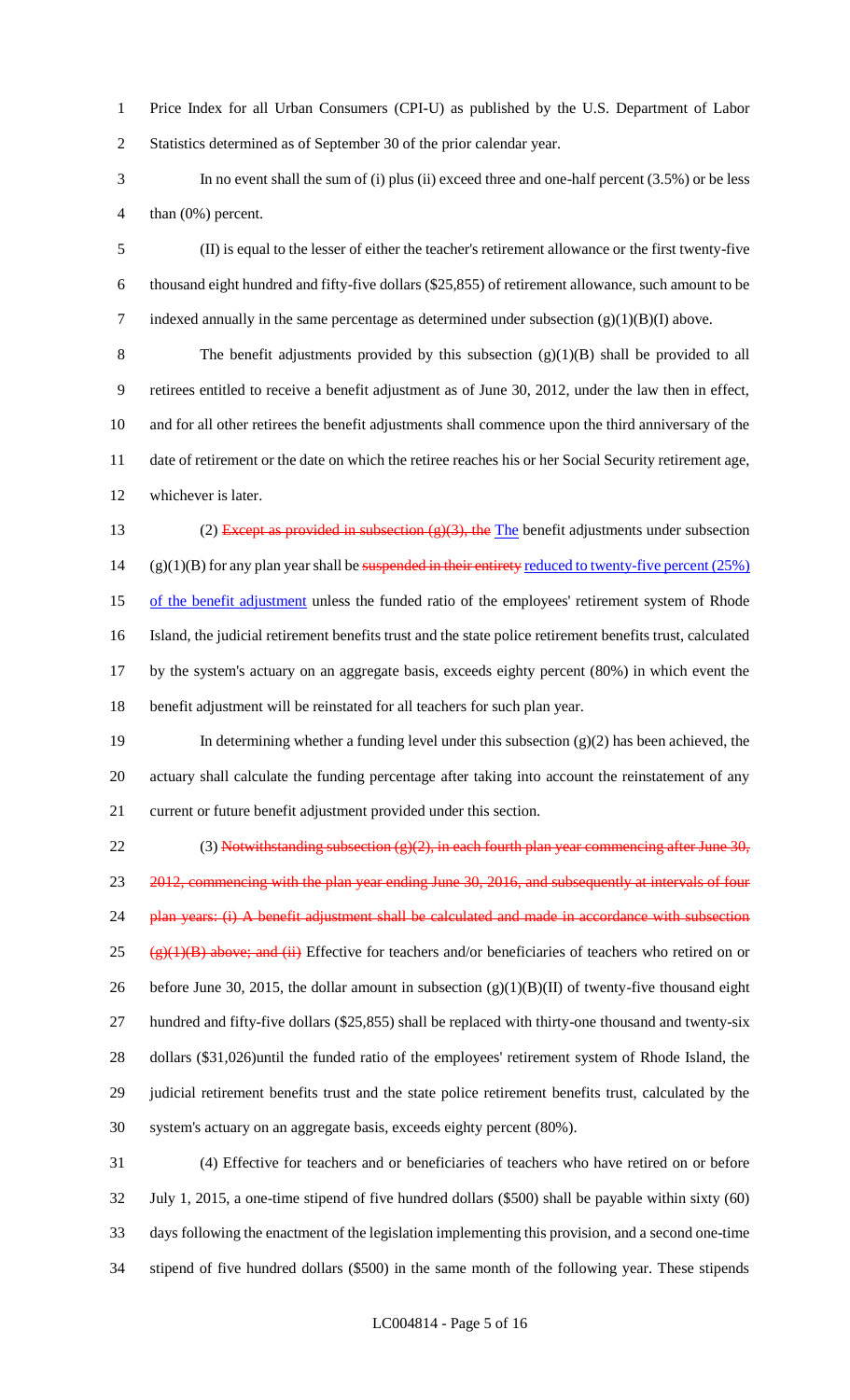shall be payable to all retired teachers or beneficiaries receiving a benefit as of the applicable payment date and shall not be considered cost of living adjustments under the prior provisions of this § 16-16-40.

 SECTION 2. Section 36-10-35 of the General Laws in Chapter 36-10 entitled "Retirement System - Contributions and Benefits" is hereby amended to read as follows:

### **36-10-35. Additional benefits payable to retired employees.**

 (a) All state employees and all beneficiaries of state employees receiving any service retirement or ordinary or accidental disability retirement allowance pursuant to the provisions of this title on or before December 31, 1967, shall receive a cost of living retirement adjustment equal to one and one-half percent (1.5%) per year of the original retirement allowance, not compounded, for each calendar year the retirement allowance has been in effect. For the purposes of computation, credit shall be given for a full calendar year regardless of the effective date of the retirement allowance. This cost of living adjustment shall be added to the amount of the retirement allowance as of January 1, 1968, and an additional one and one-half percent (1.5%) shall be added to the original retirement allowance in each succeeding year during the month of January, and provided further, that this additional cost of living increase shall be three percent (3%) for the year beginning January 1, 1971, and each year thereafter, through December 31, 1980. Notwithstanding any of the above provisions, no employee receiving any service retirement allowance pursuant to the provisions of this title on or before December 31, 1967, or the employee's beneficiary, shall receive any additional benefit hereunder in an amount less than two hundred dollars (\$200) per year over the service retirement allowance where the employee retired prior to January 1, 1958.

 (b) All state employees and all beneficiaries of state employees retired on or after January 1, 1968, who are receiving any service retirement or ordinary or accidental disability retirement allowance pursuant to the provisions of this title shall, on the first day of January next following the third anniversary date of the retirement, receive a cost of living retirement adjustment, in 26 addition to his or her retirement allowance, in an amount equal to three percent (3%) of the original retirement allowance. In each succeeding year thereafter through December 31, 1980, during the month of January, the retirement allowance shall be increased an additional three percent (3%) of the original retirement allowance, not compounded, to be continued during the lifetime of the employee or beneficiary. For the purposes of computation, credit shall be given for a full calendar year regardless of the effective date of the service retirement allowance.

 (c)(1) Beginning on January 1, 1981, for all state employees and beneficiaries of the state employees receiving any service retirement and all state employees, and all beneficiaries of state employees, who have completed at least ten (10) years of contributory service on or before July 1,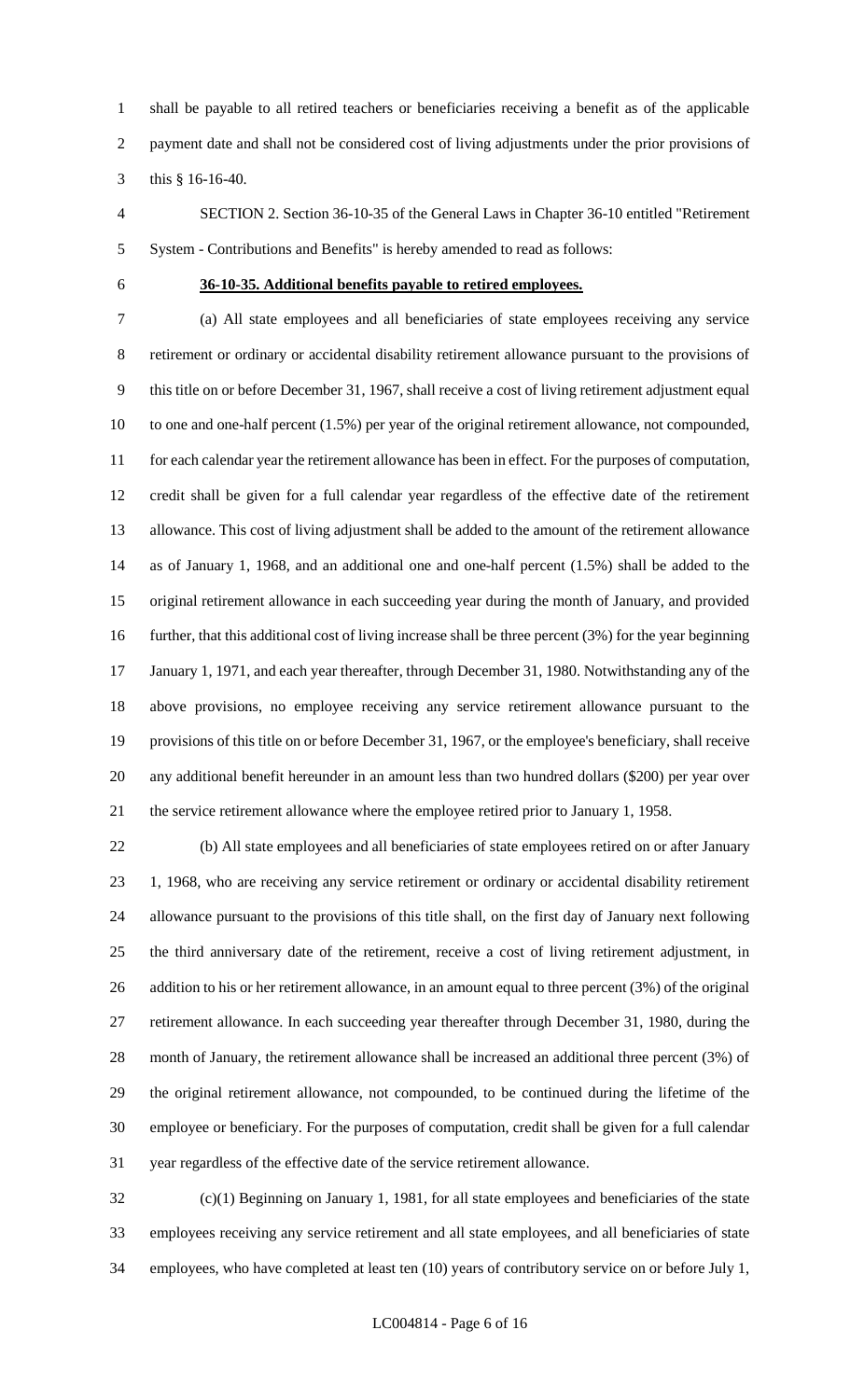2005, pursuant to the provisions of this chapter, and for all state employees, and all beneficiaries of state employees who receive a disability retirement allowance pursuant to §§ 36-10-12 -- 36-10- 15, the cost of living adjustment shall be computed and paid at the rate of three percent (3%) of the original retirement allowance or the retirement allowance as computed in accordance with § 36- 10-35.1, compounded annually from the year for which the cost of living adjustment was determined to be payable by the retirement board pursuant to the provisions of subsection (a) or (b) of this section. Such cost of living adjustments are available to members who retire before October 1, 2009, or are eligible to retire as of September 30, 2009.

 (2) The provisions of this subsection shall be deemed to apply prospectively only and no retroactive payment shall be made.

 (3) The retirement allowance of all state employees and all beneficiaries of state employees who have not completed at least ten (10) years of contributory service on or before July 1, 2005, or were not eligible to retire as of September 30, 2009, shall, on the month following the third anniversary date of retirement, and on the month following the anniversary date of each succeeding year be adjusted and computed by multiplying the retirement allowance by three percent (3%) or the percentage of increase in the Consumer Price Index for all Urban Consumers (CPI-U) as published by the United States Department of Labor Statistics determined as of September 30 of the prior calendar year, whichever is less; the cost of living adjustment shall be compounded annually from the year for which the cost of living adjustment was determined payable by the retirement board; provided, that no adjustment shall cause any retirement allowance to be decreased from the retirement allowance provided immediately before such adjustment.

 (d) For state employees not eligible to retire in accordance with this chapter as of September 30, 2009, and not eligible upon passage of this article, and for their beneficiaries, the cost of living adjustment described in subsection (c)(3) of this section shall only apply to the first thirty-five thousand dollars (\$35,000) of retirement allowance, indexed annually, and shall commence upon the third (3rd) anniversary of the date of retirement or when the retiree reaches age sixty-five (65), whichever is later. The thirty-five thousand dollar (\$35,000) limit shall increase annually by the percentage increase in the Consumer Price Index for all Urban Consumers (CPI- U) as published by the United States Department of Labor Statistics determined as of September 30 of the prior calendar year or three percent (3%), whichever is less. The first thirty-five thousand dollars (\$35,000) of retirement allowance, as indexed, shall be multiplied by the percentage of increase in the Consumer Price Index for all Urban Consumers (CPI-U) as published by the United States Department of Labor Statistics determined as of September 30 of the prior calendar year or three percent (3%), whichever is less, on the month following the anniversary date of each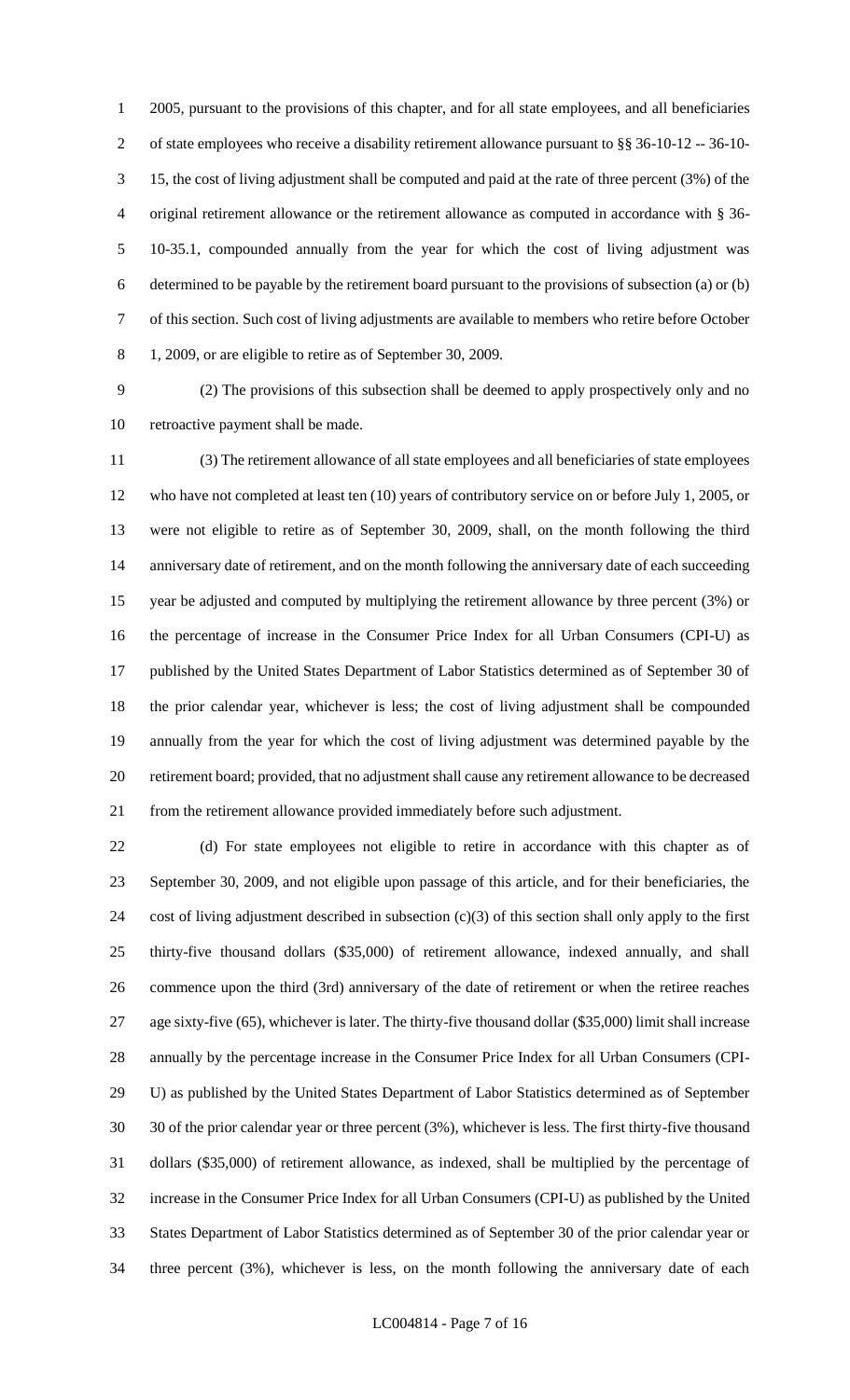succeeding year. For state employees eligible to retire as of September 30, 2009, or eligible upon passage of this article, and for their beneficiaries, the provisions of this subsection (d) shall not apply.

 (e) All legislators and all beneficiaries of legislators who are receiving a retirement allowance pursuant to the provisions of § 36-10-9.1 for a period of three (3) or more years, shall, commencing January 1, 1982, receive a cost of living retirement adjustment, in addition to a retirement allowance, in an amount equal to three percent (3%) of the original retirement allowance. In each succeeding year thereafter during the month of January, the retirement allowance shall be increased an additional three percent (3%) of the original retirement allowance, compounded annually, to be continued during the lifetime of the legislator or beneficiary. For the purposes of computation, credit shall be given for a full calendar year regardless of the effective date of the service retirement allowance.

(f) The provisions of §§ 45-13-7 -- 45-13-10 shall not apply to this section.

 (g) This subsection (g) shall be effective for the period July 1, 2012, through June 30, 2015. (1) Notwithstanding the prior paragraphs of this section, and subject to paragraph (g)(2) below, for all present and former employees, active and retired members, and beneficiaries receiving any retirement, disability or death allowance or benefit of any kind, the annual benefit adjustment provided in any calendar year under this section shall be equal to (A) multiplied by (B) where (A) is equal to the percentage determined by subtracting five and one-half percent (5.5%) (the "subtrahend") from the Five-Year Average Investment Return of the retirement system determined as of the last day of the plan year preceding the calendar year in which the adjustment is granted, said percentage not to exceed four percent (4%) and not to be less than zero percent (0%), and (B) is equal to the lesser of the member's retirement allowance or the first twenty-five thousand dollars (\$25,000) of retirement allowance, such twenty-five thousand dollars (\$25,000) 25 amount to be indexed annually in the same percentage as determined under  $(g)(1)(A)$  above. The "Five-Year Average Investment Return" shall mean the average of the investment returns of the 27 most recent five (5) plan years as determined by the retirement board. Subject to paragraph  $(g)(2)$  below, the benefit adjustment provided by this paragraph shall commence upon the third (3rd) anniversary of the date of retirement or the date on which the retiree reaches his or her Social Security retirement age, whichever is later. In the event the retirement board adjusts the actuarially assumed rate of return for the system, either upward or downward, the subtrahend shall be adjusted either upward or downward in the same amount.

 (2) Except as provided in paragraph (g)(3), the benefit adjustments under this section for any plan year shall be suspended in their entirety unless the Funded Ratio of the Employees'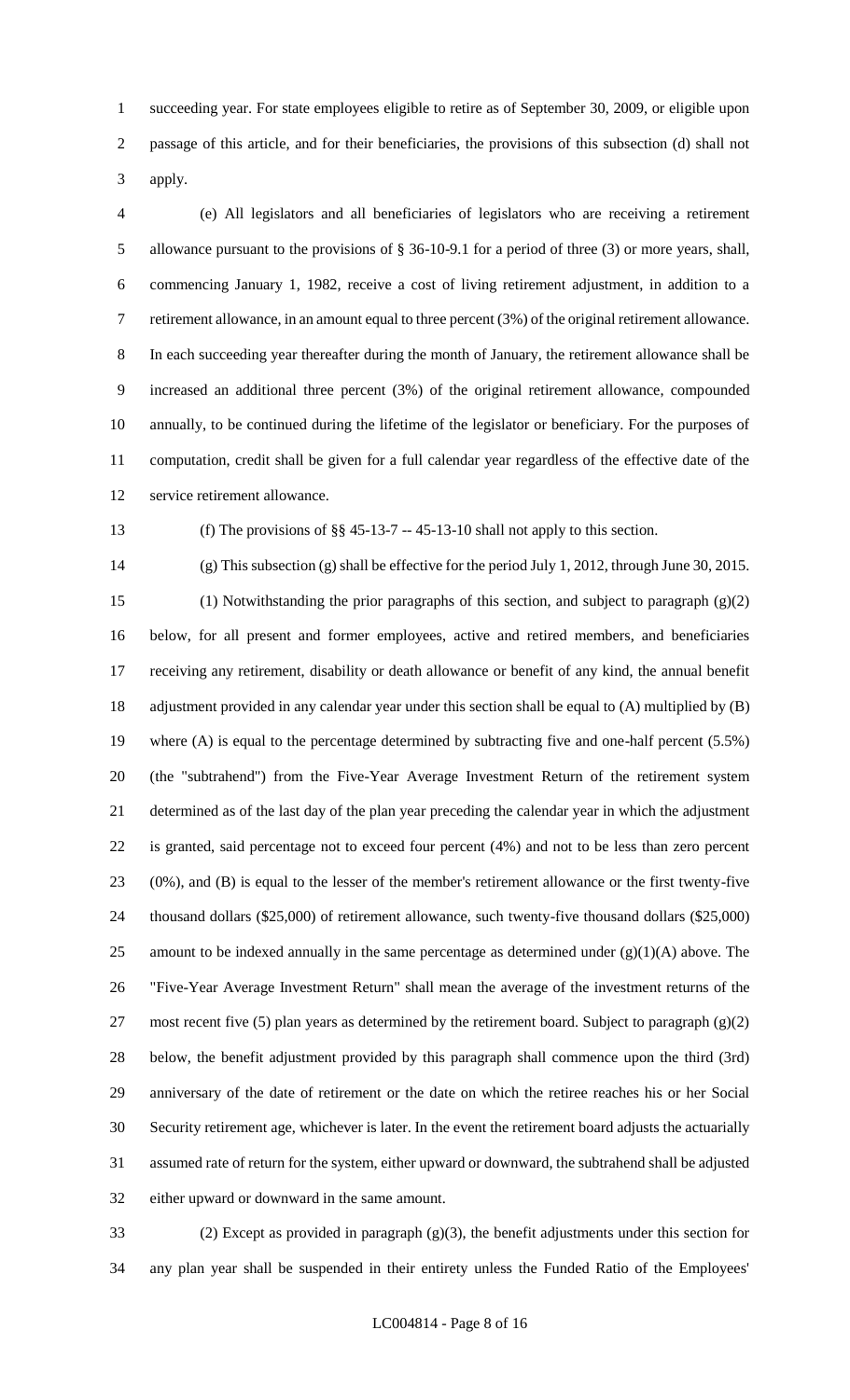Retirement System of Rhode Island, the Judicial Retirement Benefits Trust and the State Police Retirement Benefits Trust, calculated by the system's actuary on an aggregate basis, exceeds eighty percent (80%) in which event the benefit adjustment will be reinstated for all members for such plan year.

 In determining whether a funding level under this paragraph (g)(2) has been achieved, the actuary shall calculate the funding percentage after taking into account the reinstatement of any current or future benefit adjustment provided under this section.

 (3) Notwithstanding paragraph (g)(2), in each fifth plan year commencing after June 30, 2012, commencing with the plan year ending June 30, 2017, and subsequently at intervals of five 10 plan years, a benefit adjustment shall be calculated and made in accordance with paragraph  $(g)(1)$  above until the Funded Ratio of the Employees' Retirement System of Rhode Island, the Judicial Retirement Benefits Trust and the State Police Retirement Benefits Trust, calculated by the system's actuary on an aggregate basis, exceeds eighty percent (80%).

 (4) Notwithstanding any other provision of this chapter, the provisions of this paragraph (g) shall become effective July 1, 2012, and shall apply to any benefit adjustment not granted on or prior to June 30, 2012.

(h) This subsection (h) shall become effective July 1, 2015.

 (1)(A) As soon as administratively reasonable following the enactment into law of this subsection (h)(1)(A), a one-time benefit adjustment shall be provided to members and/or beneficiaries of members who retired on or before June 30, 2012, in the amount of 2% of the lesser of either the member's retirement allowance or the first twenty-five thousand dollars (\$25,000) of the member's retirement allowance. This one-time benefit adjustment shall be provided without regard to the retiree's age or number of years since retirement.

 (B) Notwithstanding the prior subsections of this section, for all present and former employees, active and retired members, and beneficiaries receiving any retirement, disability or death allowance or benefit of any kind, the annual benefit adjustment provided in any calendar year under this section for adjustments on and after January 1, 2016, and subject to subsection (h)(2) 28 below, shall be equal to  $(I)$  multiplied by  $(II)$ :

 (I) Shall equal the sum of fifty percent (50%) of (i) plus fifty percent (50%) of (ii) where: (i) Is equal to the percentage determined by subtracting five and one-half percent (5.5%) (the "subtrahend") from the five-year average investment return of the retirement system determined as of the last day of the plan year preceding the calendar year in which the adjustment is granted, said percentage not to exceed four percent (4%) and not to be less than zero percent (0%). The "five-year average investment return" shall mean the average of the investment returns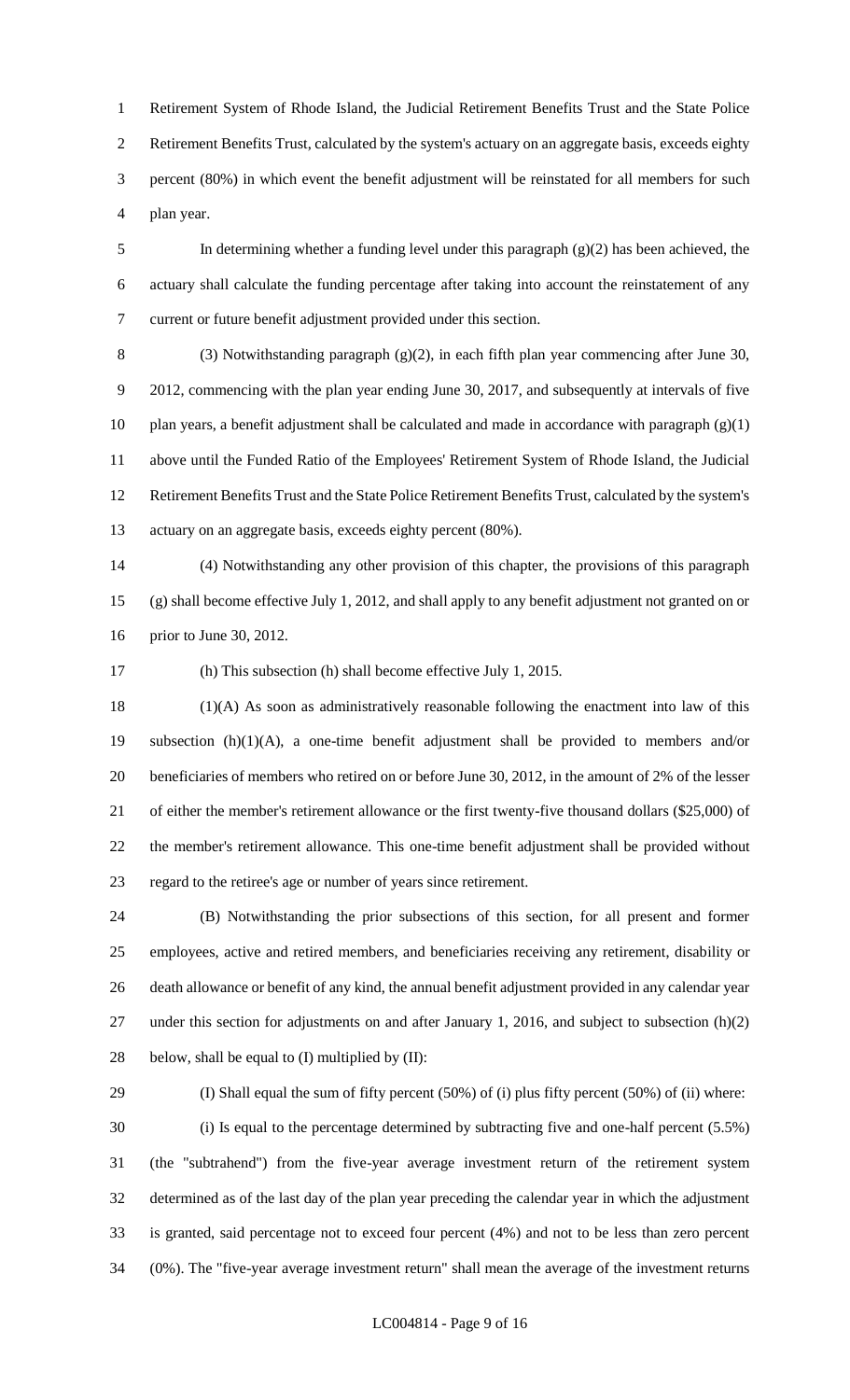of the most recent five (5) plan years as determined by the retirement board. In the event the retirement board adjusts the actuarially assumed rate of return for the system, either upward or downward, the subtrahend shall be adjusted either upward or downward in the same amount.

- (ii) Is equal to the lesser of three percent (3%) or the percentage increase in the Consumer Price Index for all Urban Consumers (CPI-U) as published by the U.S. Department of Labor Statistics determined as of September 30 of the prior calendar year. In no event shall the sum of (i) plus (ii) exceed three and one-half percent (3.5%) or be less than zero percent (0%).
- (II) Is equal to the lesser of either the member's retirement allowance or the first twenty- five thousand eight hundred and fifty-five dollars (\$25,855) of retirement allowance, such amount 10 to be indexed annually in the same percentage as determined under subsection  $(h)(1)(B)(I)$  above. 11 The benefit adjustments provided by this subsection (h)(1)(B) shall be provided to all retirees entitled to receive a benefit adjustment as of June 30, 2012, under the law then in effect, and for all other retirees the benefit adjustments shall commence upon the third anniversary of the 14 date of retirement or the date on which the retiree reaches his or her Social Security retirement age,
- whichever is later.
- 16 (2) Except as provided in subsection (h)(3) of this section, the The benefit adjustments 17 under subsection (h)(1)(B) for any plan year shall be suspended in their entirety reduced to twenty-18 five percent (25%) of the benefit adjustment unless the funded ratio of the employees' retirement system of Rhode Island, the judicial retirement benefits trust and the state police retirement benefits trust, calculated by the system's actuary on an aggregate basis, exceeds eighty percent (80%) in which event the benefit adjustment will be reinstated for all members for such plan year.
- 22 In determining whether a funding level under this subsection (h)(2) has been achieved, the actuary shall calculate the funding percentage after taking into account the reinstatement of any current or future benefit adjustment provided under this section.
- 25 (3) Notwithstanding subsection  $(h)(2)$ , in each fourth plan year commencing after June 30, 2012, commencing with the plan year ending June 30, 2016, and subsequently at intervals of four 27 plan years:

# 28 (i) A benefit adjustment shall be calculated and made in accordance with subsection (h)(1)(B) above; and

30 (iii) Effective for members and/or beneficiaries of members who retired on or before June 31 30, 2015, the dollar amount in subsection (h)(1)(B)(II) of twenty-five thousand eight hundred and fifty-five dollars (\$25,855) shall be replaced with thirty-one thousand and twenty-six dollars (\$31,026) until the funded ratio of the employees' retirement system of Rhode Island, the judicial retirement benefits trust and the state police retirement benefits trust, calculated by the system's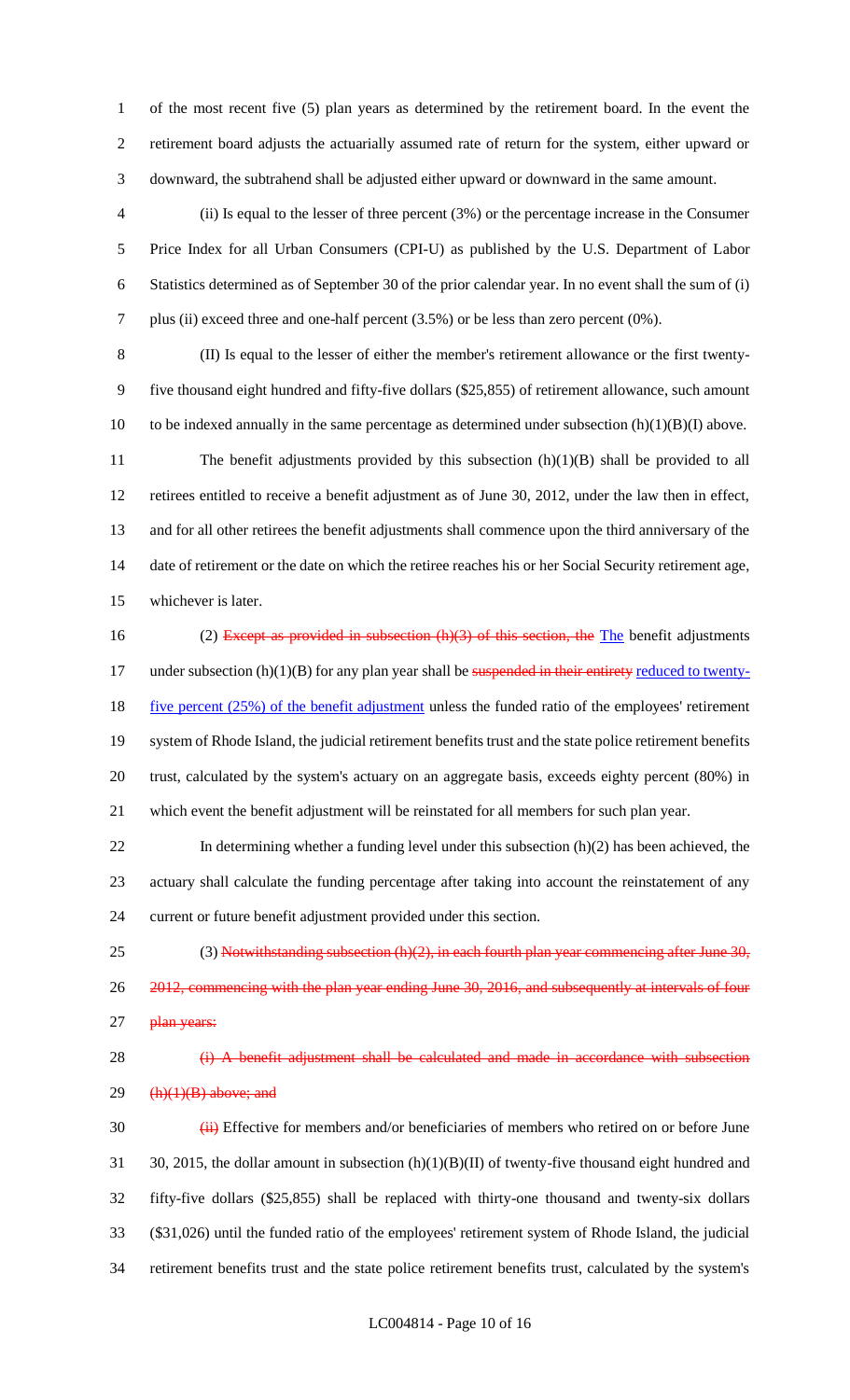actuary on an aggregate basis, exceeds eighty percent (80%).

 (i) Effective for members and/or beneficiaries of members who have retired on or before July 1, 2015, a one-time stipend of five hundred dollars (\$500) shall be payable within sixty (60) days following the enactment of the legislation implementing this provision, and a second one-time stipend of five hundred dollars (\$500) in the same month of the following year. These stipends shall be payable to all retired members or beneficiaries receiving a benefit as of the applicable payment date and shall not be considered cost of living adjustments under the prior provisions of this section.

 SECTION 3. Section 45-21-52 of the General Laws in Chapter 45-21 entitled "Retirement of Municipal Employees" is hereby amended to read as follows:

### **45-21-52. Automatic increase in service retirement allowance.**

 (a) The local legislative bodies of the cities and towns may extend to their respective employees automatic adjustment increases in their service retirement allowances, by a resolution accepting any of the plans described in this section:

 (1) Plan A. All employees and beneficiaries of those employees receiving a service retirement or disability retirement allowance under the provisions of this chapter on December 31 of the year their city or town accepts this section, receive a cost of living adjustment equal to one and one-half percent (1 1/2%) per year of the original retirement allowance, not compounded, for each calendar year the retirement allowance has been in effect. This cost of living adjustment is added to the amount of the retirement allowance as of January 1 following acceptance of this provision, and an additional one and one-half percent (1 1/2%) is added to the original retirement allowance in each succeeding year during the month of January, and provided, further, that this additional cost of living increase is three percent (3%) for the year beginning January 1 of the year the plan is accepted and each succeeding year.

 (2) Plan B. All employees and beneficiaries of those employees receiving a retirement allowance under the provisions of this chapter on December 31 of the year their municipality accepts this section, receive a cost of living adjustment equal to three percent (3%) of their original retirement allowance. This adjustment is added to the amount of the retirement allowance as of January 1 following acceptance of this provision, and an additional three percent (3%) of the original retirement allowance, not compounded, is payable in each succeeding year in the month of January.

 (3) Plan C. All employees and beneficiaries of those employees who retire on or after January 1 of the year following acceptance of this section, on the first day of January next following the date of the retirement, receive a cost of living adjustment in an amount equal to three percent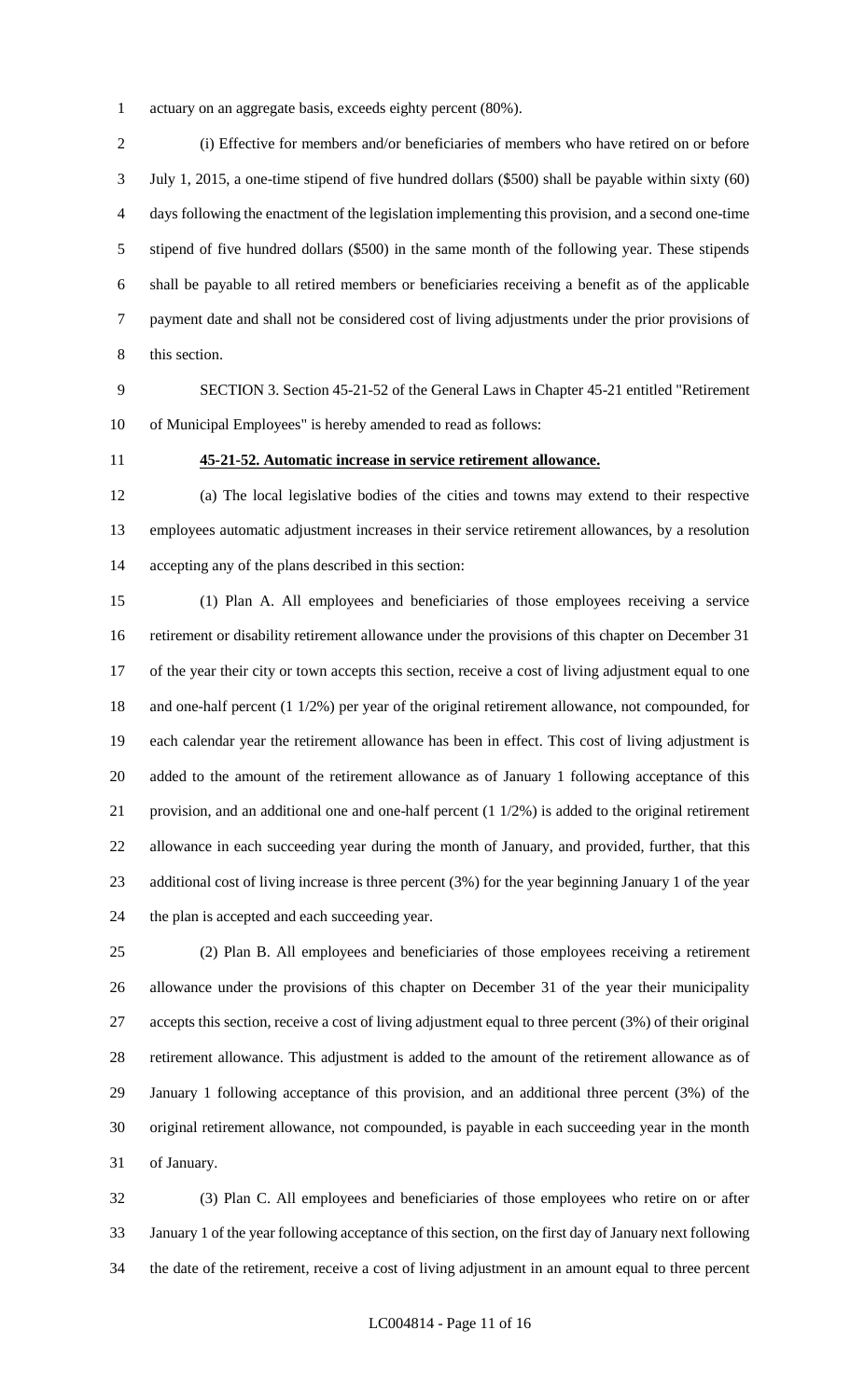- (3%) of the original retirement allowance.
- (b) In each succeeding year in the month of January, the retirement allowance is increased an additional three percent (3%) of the original retirement allowance, not compounded.
- 

 (c) This subsection (c) shall be effective for the period July 1, 2012, through June 30, 2015. (1) Notwithstanding any other paragraphs of this section, and subject to paragraph (c)(2) below, for all present and former employees, active and retired members, and beneficiaries receiving any retirement, disability or death allowance or benefit of any kind by reason of adoption of this section by their employer, the annual benefit adjustment provided in any calendar year under this section shall be equal to (A) multiplied by (B) where (A) is equal to the percentage determined by subtracting five and one-half percent (5.5%) (the "subtrahend") from the Five-Year Average Investment Return of the retirement system determined as of the last day of the plan year preceding the calendar year in which the adjustment is granted, said percentage not to exceed four percent (4%) and not to be less than zero percent (0%), and (B) is equal to the lesser of the member's retirement allowance or the first twenty-five thousand dollars (\$25,000) of retirement allowance, such twenty-five thousand dollars (\$25,000) amount to be indexed annually in the same percentage as determined under (c)(1)(A) above. The "Five-Year Average Investment Return" shall mean the average of the investment returns of the most recent five (5) plan years as determined by the retirement board. Subject to paragraph (c)(2) below, the benefit adjustment provided by this paragraph shall commence upon the third (3rd) anniversary of the date of retirement or the date on which the retiree reaches his or her Social Security retirement age, whichever is later; or for municipal police and fire retiring under the provisions of chapter 45-21.2, the benefit adjustment provided by this paragraph shall commence on the later of the third (3rd) anniversary of the date of retirement or the date on which the retiree reaches age fifty-five (55). In the event the retirement board adjusts the actuarially assumed rate of return for the system, either upward or downward, the subtrahend shall be adjusted either upward or downward in the same amount.

 (2) Except as provided in paragraph (c)(3) the benefit adjustments provided under this 27 section for any plan year shall be suspended in their entirety reduced to twenty-five percent (25%) 28 of the benefit adjustment for each municipal plan within the municipal employees retirement system unless the municipal plan is determined to be funded at a Funded Ratio equal to or greater than eighty percent (80%) as of the end of the immediately preceding plan year in accordance with the retirement system's actuarial valuation report as prepared by the system's actuary, in which event the benefit adjustment will be reinstated for all members for such plan year.

 In determining whether a funding level under this paragraph (c)(2) has been achieved, the actuary shall calculate the funding percentage after taking into account the reinstatement of any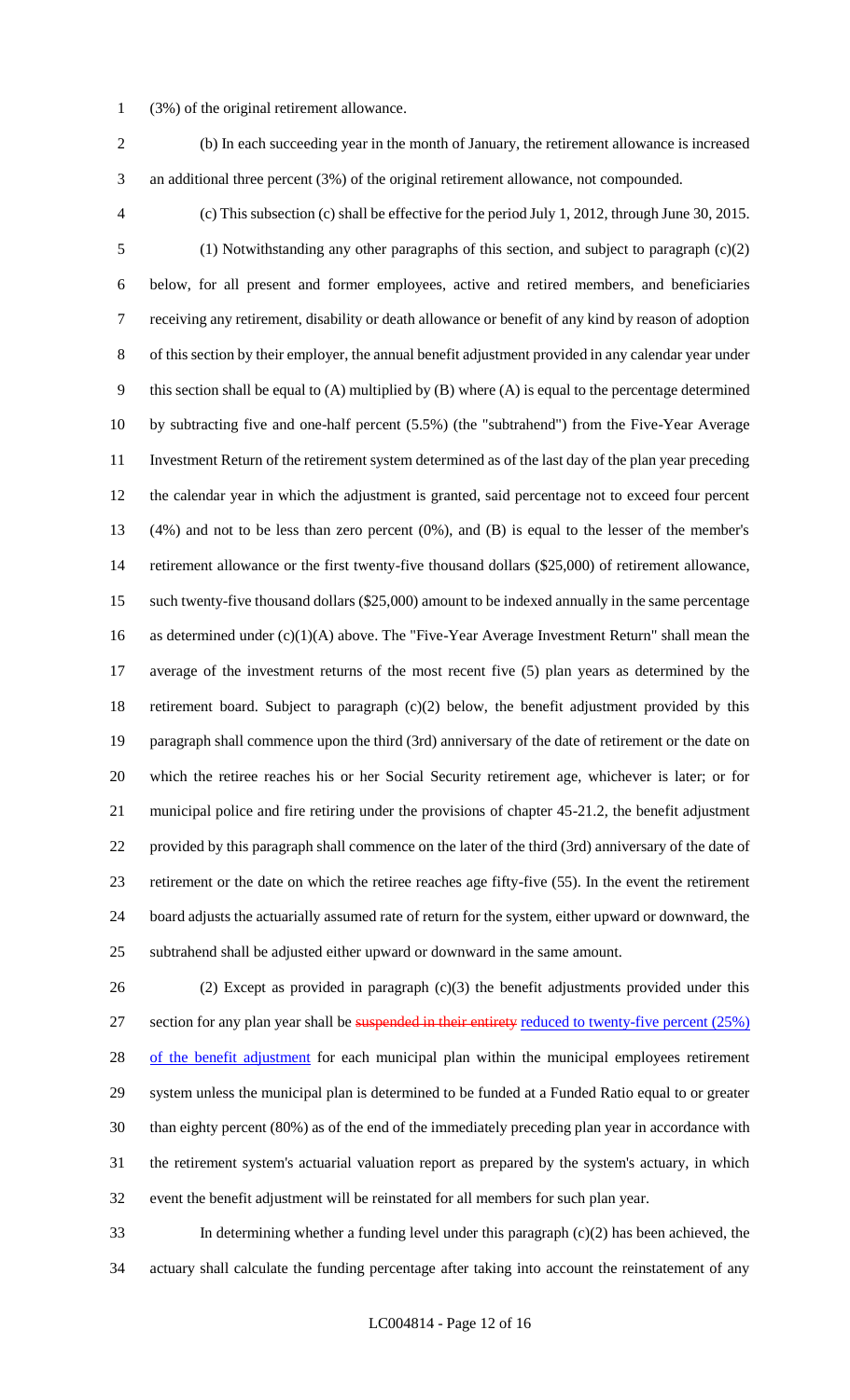current or future benefit adjustment provided under this section.

 (3) Notwithstanding paragraph (c)(2), for each municipal plan that has a Funded Ratio of less than eighty percent (80%) as of June 30, 2012, in each fifth plan year commencing after June 30, 2012, commencing with the plan year ending June 30, 2017, and subsequently at intervals of five (5) plan years, a benefit adjustment shall be calculated and made in accordance with paragraph (c)(1) above until the municipal plan's Funded Ratio exceeds eighty percent (80%).

(d) This subsection (d) shall become effective July 1, 2015.

 (1)(A) As soon as administratively reasonable following the enactment into law of this subsection (d)(1)(A), a one-time benefit adjustment shall be provided to members and/or beneficiaries of members who retired on or before June 30, 2012, in the amount of two percent (2%) of the lesser of either the employee's retirement allowance or the first twenty-five thousand dollars (\$25,000) of the member's retirement allowance. This one-time benefit adjustment shall be provided without regard to the retiree's age or number of years since retirement.

 (B) Notwithstanding the prior subsections of this section, for all present and former employees, active and retired employees, and beneficiaries receiving any retirement, disability or death allowance or benefit of any kind by reason of adoption of this section by their employer, the annual benefit adjustment provided in any calendar year under this section for adjustments on and after January 1, 2016, and subject to paragraph (d)(2) below, shall be equal to (I) multiplied by (II): (I) Shall equal the sum of fifty percent (50%) of (i) plus fifty percent (50%) of (ii) where: (i) Is equal to the percentage determined by subtracting five and one-half percent (5.5%) (the "subtrahend") from the five-year average investment return of the retirement system determined as of the last day of the plan year preceding the calendar year in which the adjustment is granted, said percentage not to exceed four percent (4%) and not to be less than zero percent (0%). The "five-year average investment return" shall mean the average of the investment returns of the most recent five (5) plan years as determined by the retirement board. In the event the

 retirement board adjusts the actuarially assumed rate of return for the system, either upward or downward, the subtrahend shall be adjusted either upward or downward in the same amount.

 (ii) Is equal to the lesser of three percent (3%) or the percentage increase in the Consumer Price Index for all Urban Consumers (CPI-U) as published by the U.S. Department of Labor Statistics determined as of September 30 of the prior calendar year.

 In no event shall the sum of (i) plus (ii) exceed three and one-half percent (3.5%) or be less than zero percent (0%).

 (II) Is equal to the lesser of either the member's retirement allowance or the first twenty-five thousand eight hundred and fifty-five dollars (\$25,855) of retirement allowance, such amount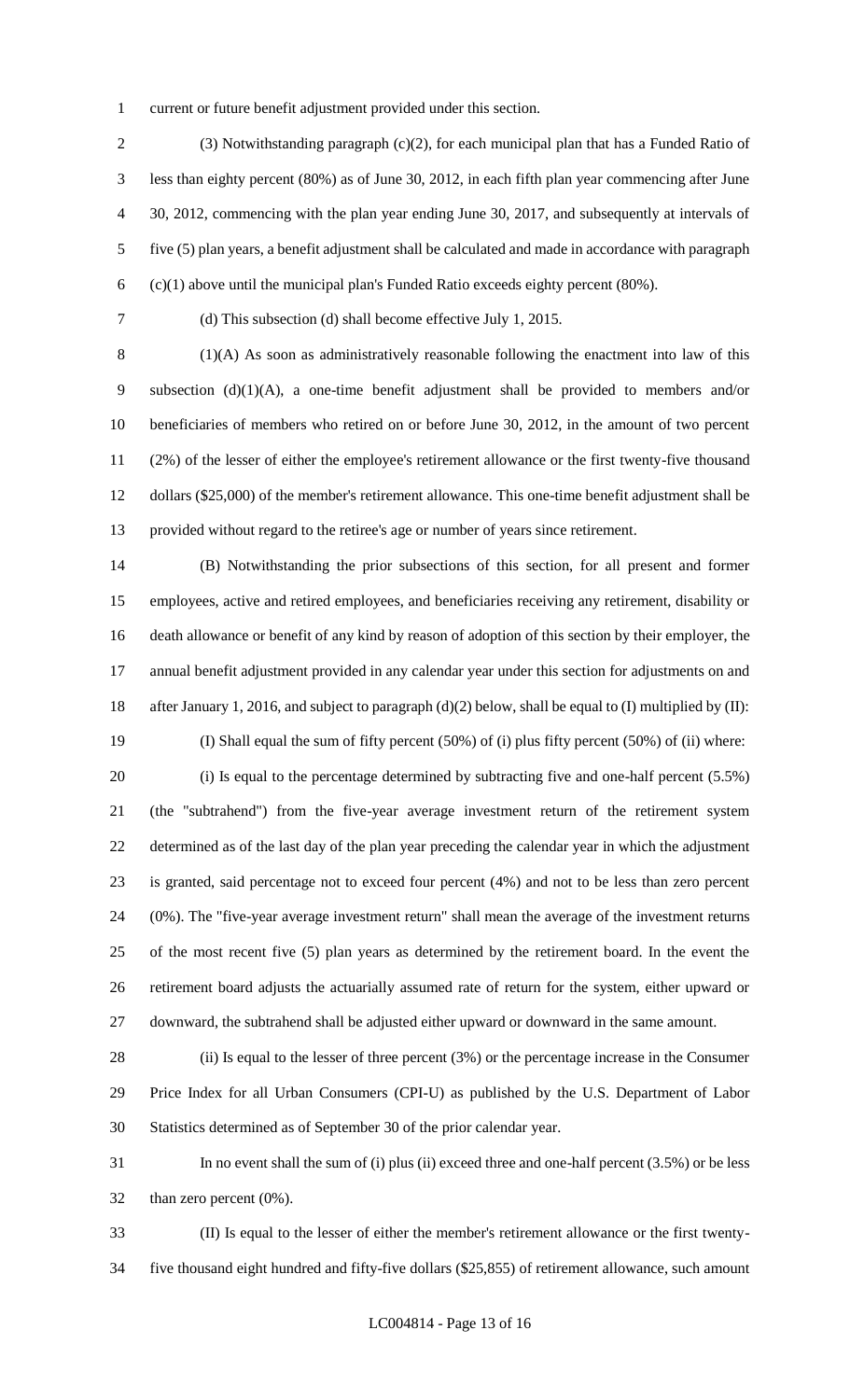1 to be indexed annually in the same percentage as determined under subsection  $(d)(1)(B)(I)$  above.

2 The benefit adjustments provided by this subsection (d)(1)(B) shall be provided to all 3 retirees entitled to receive a benefit adjustment as of June 30, 2012, under the law then in effect, 4 and for all other retirees the benefit adjustments shall commence upon the third anniversary of the 5 date of retirement or the date on which the retiree reaches his or her Social Security retirement age, 6 whichever is later; or for municipal police and fire retiring under the provisions of § 45-21.2-  $7\quad 5(b)(1)(A)$ , the benefit adjustment provided by this paragraph shall commence on the later of the 8 third anniversary of the date of retirement or the date on which the retiree reaches age fifty-five 9 (55); or for municipal police and fire retiring under the provisions of  $\S$  45-21.2-5(b)(1)(B), the 10 benefit adjustment provided by this paragraph shall commence on the later of the third anniversary 11 of the date of retirement or the date on which the retiree reaches age fifty (50).

12 (2) Except as provided in subsection  $(d)(3)$ , the The benefit adjustments under subsection 13 (d)(1)(B) for any plan year shall be suspended in their entirety reduced to twenty-five percent  $(25%)$ 14 of the benefit adjustment for each municipal plan within the municipal employees retirement 15 system unless the municipal plan is determined to be funded at a funded ratio equal to or greater 16 than eighty percent (80%) as of the end of the immediately preceding plan year in accordance with 17 the retirement system's actuarial valuation report as prepared by the system's actuary, in which 18 event the benefit adjustment will be reinstated for all members for such plan year.

19 In determining whether a funding level under this subsection (d)(2) has been achieved, the 20 actuary shall calculate the funding percentage after taking into account the reinstatement of any 21 current or future benefit adjustment provided under this section.

22 (3) Notwithstanding subsection  $(d)(2)$ , in each fourth plan year commencing after June 30, 23 2012, commencing with the plan year ending June 30, 2016, and subsequently at intervals of four 24 plan years: (i) A benefit adjustment shall be calculated and made in accordance with subsection 25 ( $\frac{d}{d}$ )(1)(B) above; and (ii) Effective for members and/or beneficiaries of members who retired on or 26 before June 30, 2015, the dollar amount in subsection  $(d)(1)(B)(II)$  of twenty-five thousand eight 27 hundred and fifty-five dollars (\$25,855) shall be replaced with thirty-one thousand and twenty-six 28 dollars (\$31,026) until the municipal plan's funded ratio exceeds eighty percent (80%).

 (e) Upon acceptance of any of the plans in this section, each employee shall on January 1 next succeeding the acceptance, contribute by means of salary deductions, pursuant to § 45-21-41, one percent (1%) of the employee's compensation concurrently with and in addition to contributions otherwise being made to the retirement system.

33 (f) The city or town shall make any additional contributions to the system, pursuant to the 34 terms of § 45-21-42, for the payment of any benefits provided by this section.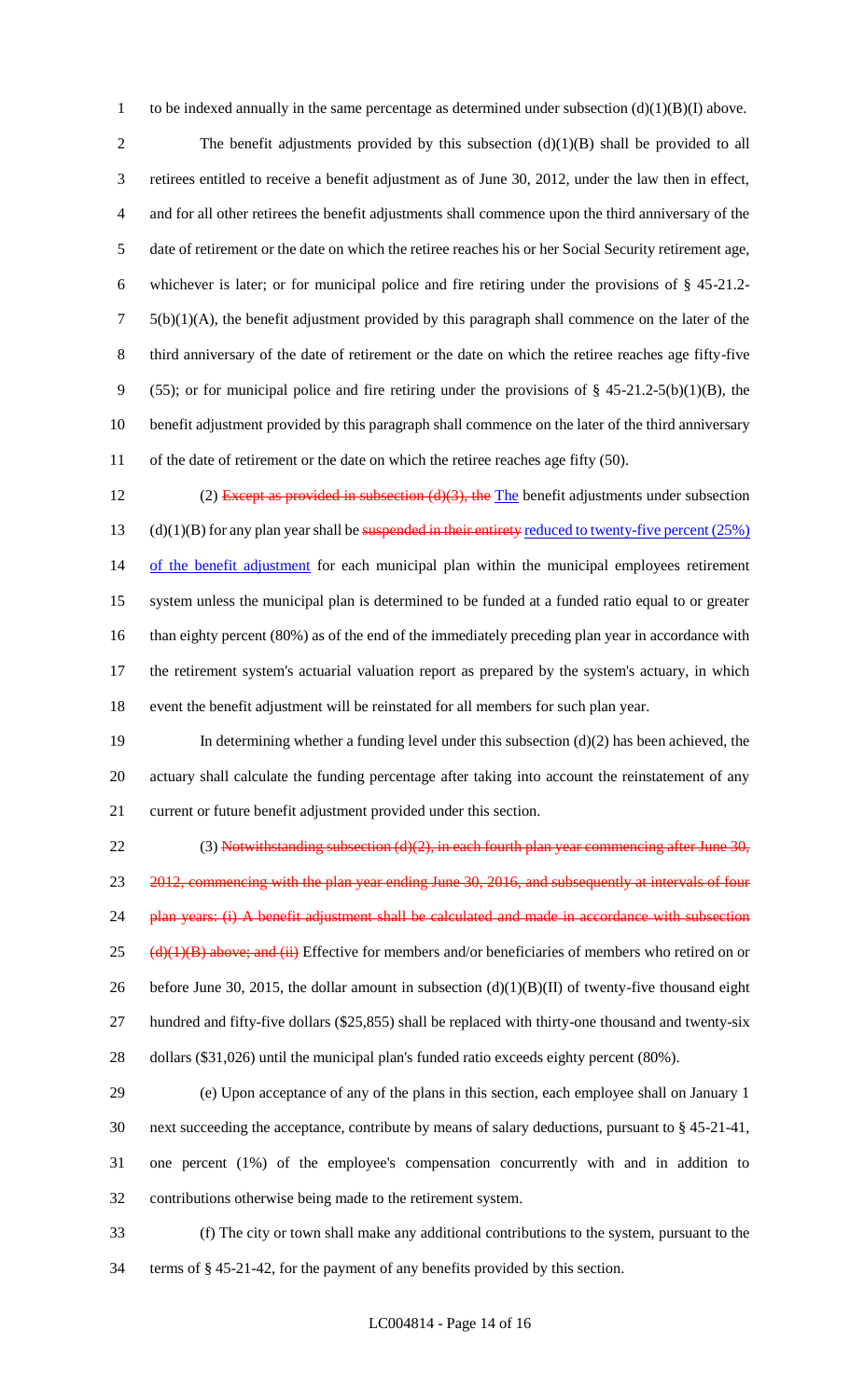(g) The East Greenwich town council shall be allowed to accept Plan C of subsection (a)(3) of this section for all employees of the town of East Greenwich who either, pursuant to contract negotiations, bargain for Plan C, or who are non-union employees who are provided with Plan C and who shall all collectively be referred to as the "Municipal-COLA Group" and shall be separate from all other employees of the town and school department, union or non-union, who are in the same pension group but have not been granted Plan C benefits. Upon acceptance by the town council, benefits in accordance with this section shall be available to all such employees who retire on or after January 1, 2003.

 (h) Effective for members and/or beneficiaries of members who have retired on or before July 1, 2015, and without regard to whether the retired member or beneficiary is receiving a benefit adjustment under this section, a one-time stipend of five hundred dollars (\$500) shall be payable within sixty (60) days following the enactment of the legislation implementing this provision, and a second one-time stipend of five hundred dollars (\$500) in the same month of the following year. These stipends shall not be considered cost of living adjustments under the prior provisions of this section.

SECTION 4. This act shall take effect upon passage.

======== LC004814 ========